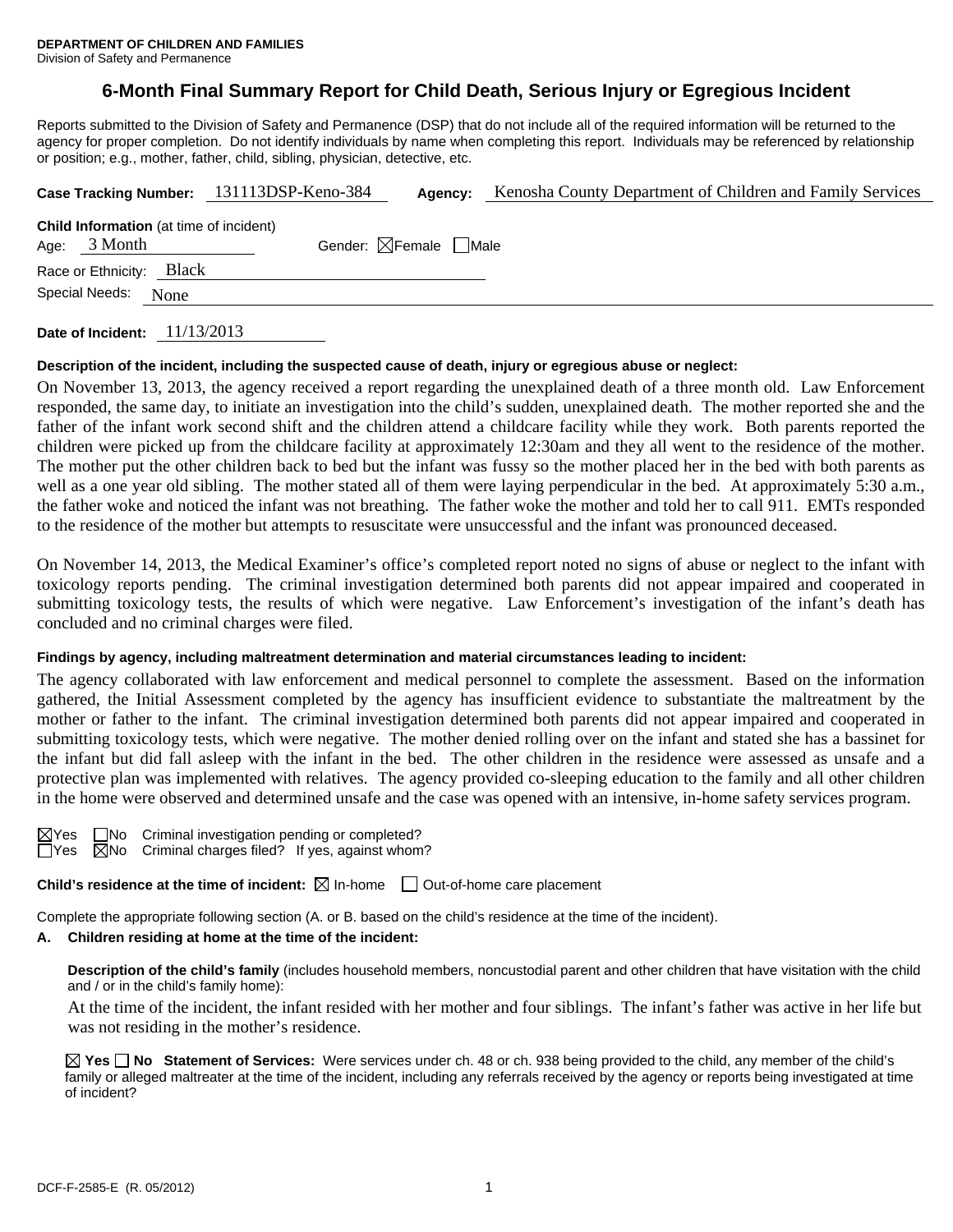### **If "Yes", briefly describe the type of services, date(s) of last contact between agency and recipient(s) of those services, and the person(s) receiving those services:**

On September 25, 2013, the agency screened-in a CPS report alleging a two-year old child had three bruises on his lower back. The agency screened-in the report with a five day response time. The two-year old and siblings were observed on October 2, 2013, and assessed as safe. Subsequent home visits were attempted on October 4, 2013, October 29, 2013, November 4, 2013, and November 11, 2013.

**Summary of all involvement in services as adults under ch. 48 or ch. 938 by child's parents or alleged maltreater in the previous five years:** (Does not include the current incident.) None

**Summary of actions taken by the agency under ch. 48, including any investigation of a report or referrals to services involving the child, any member of the child's family living in this household and the child's parents and alleged maltreater.** (Does not include the current incident.)

(Note: Screened out reports listed in this section may include only the date of the report, screening decision, and if a referral to services occurred at Access. Reports that do not constitute a reasonable suspicion of maltreatment or a reason to believe that the child is threatened with harm are not required to be screened in for an initial assessment, and no further action is required by the agency.)

On January 27, 2010, a Child Welfare report was screened-in for a severe diaper rash and dehydration to a child in the home. The Child Welfare report indicated services were not needed and the case was closed.

On February 2, 2012, a Child Welfare report was screened-in for a welfare check because a child had a second head laceration needing medical attention. The agency responded and assessed for safety, determined there was no need to offer services, and closed the case.

On February 18, 2013, the agency screened-out a CPS report.

On February 19, 2013, the agency screened-in a CPS report alleging that a two-year old child had three small bruises on his right cheek and one small bruise on his left cheek. The report was screened-in with a same day response time. The agency assessed the allegation and unsubstantiated abuse to the child. The case was closed and referred to community services.

### **Summary of any investigation involving the child, any member of the child's family and alleged maltreater conducted under ch. 48 or ch. 938 and any services provided to the child and child's family since the date of the incident:**

The agency collaborated with law enforcement and medical personnel to complete the assessment. Based on the information gathered, the Initial Assessment completed by the agency has insufficient evidence to substantiate the maltreatment by the mother or father to the infant. The criminal investigation determined both parents did not appear impaired and cooperated in submitting toxicology tests, which were negative. The mother denied rolling over on the infant and stated she has a bassinet for the infant but did fall asleep with the infant in the bed. The other children in the residence were assessed as unsafe and a protective plan was implemented with relatives. The agency provided co-sleeping education to the family and all other children in the home were observed and determined safe and the case was opened with an intensive, in-home safety services program.

### **B. Children residing in out-of-home (OHC) placement at time of incident:**

**Description of the OHC placement and basis for decision to place child there:** 

N/A.

#### **Description of all other persons residing in the OHC placement home:**  N/A

**Licensing history:** Including type of license, duration of license, summary of any violations by licensee or an employee of licensee that constitutes a substantial failure to protect and promote the welfare of the child.